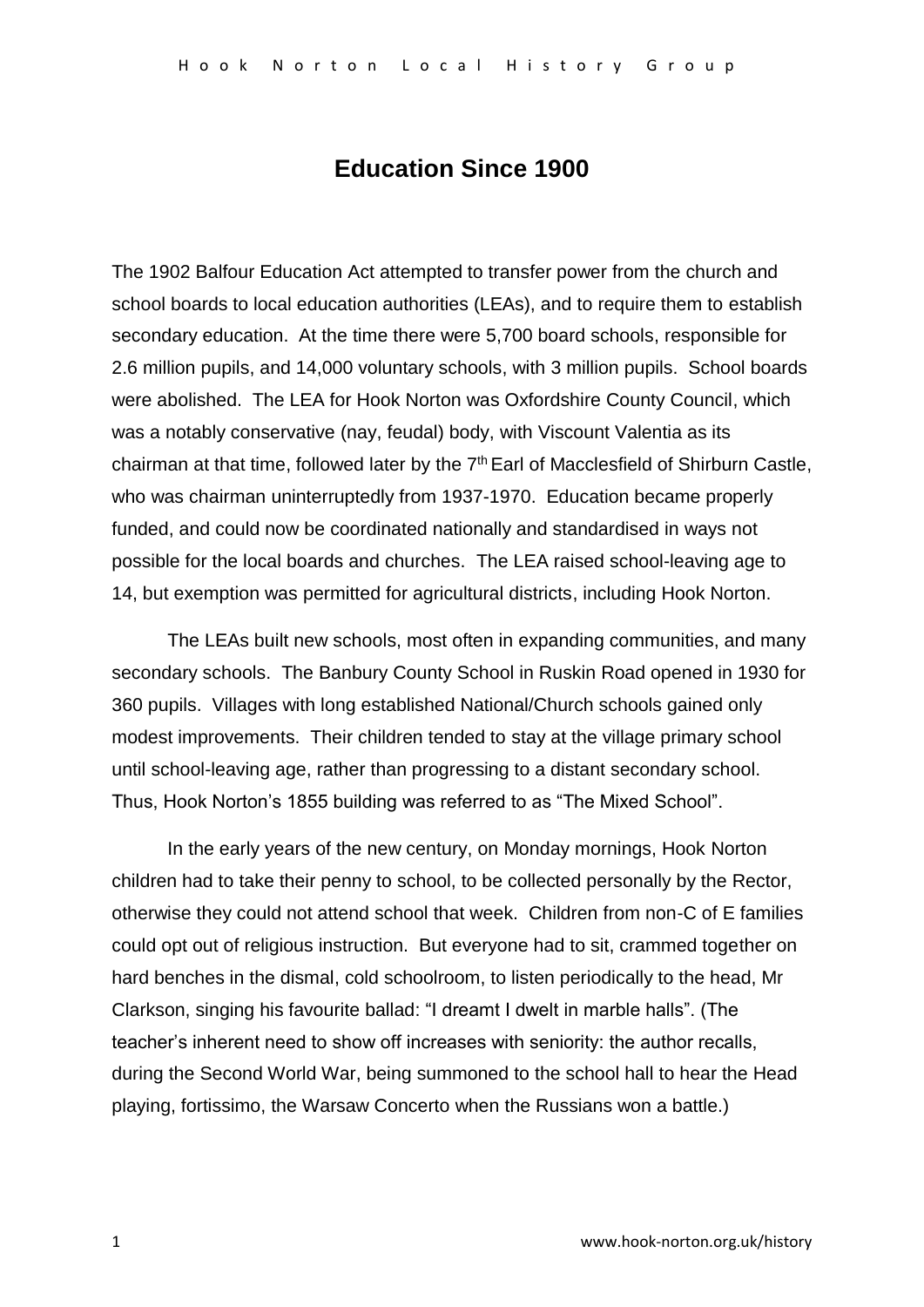

*High Rock, Sibford Road Courtesy: Village Museum and Archive*

In 1918, at the end of the Great War, elementary education became completely free of charge, and opportunities for secondary and higher levels of education developed slowly. The school leaving age of 14 was enforced everywhere. The standard and status of teachers gradually improved. The enlarging middle class tended to shun elementary schools and use small private schools; there was one at "High Rock" on the Sibford Road and another at "Symnel" in the High Street.



*Symnel, High Street Courtesy: Village Museum and Archive*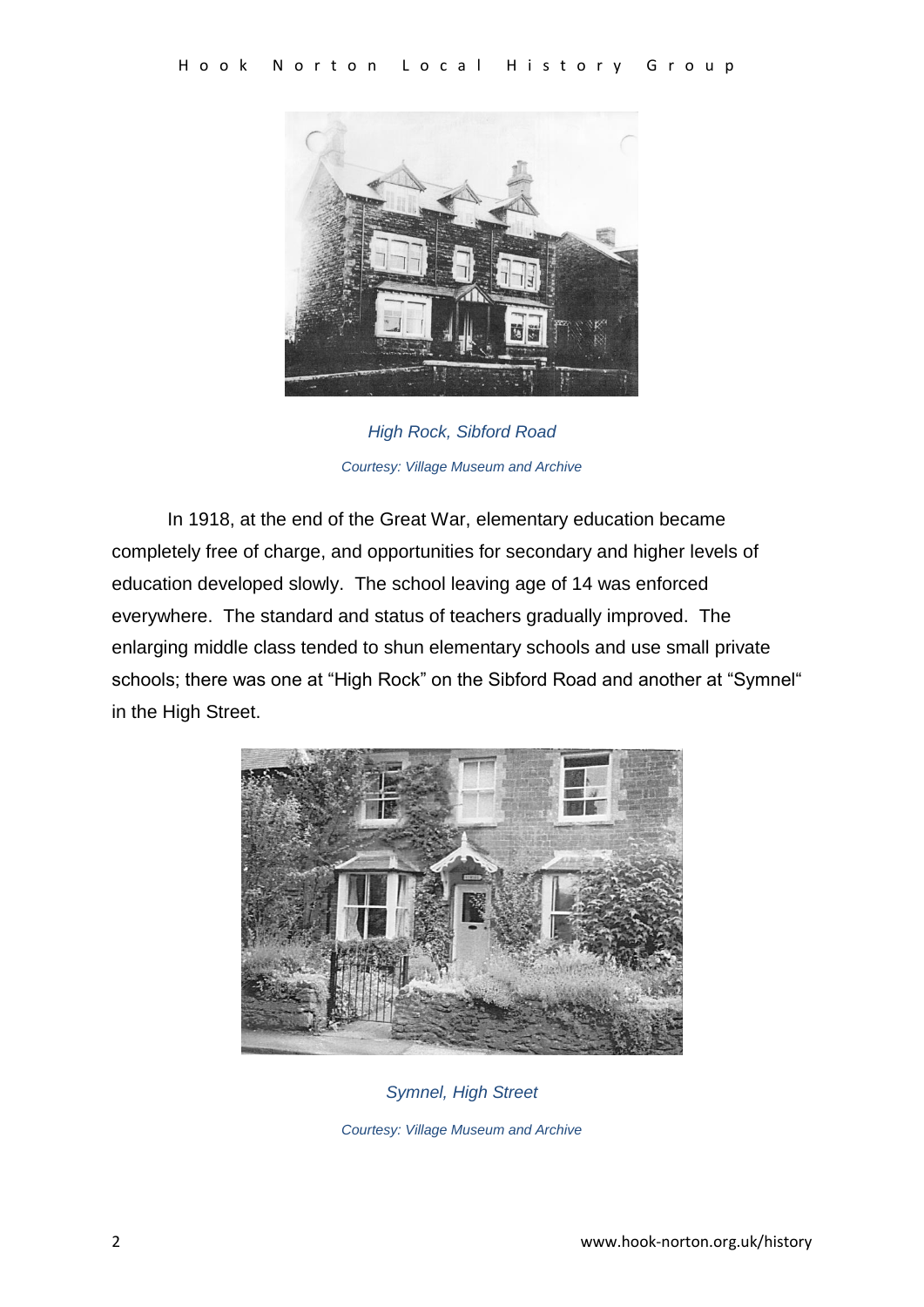Most children attended the village school. At 8.30 the school bell could be heard throughout the village. There were neither accompanying parents nor cars; children with friends and siblings walked to school: girls with hoops or playing hopscotch, boys playing marbles, sometimes whipping tops. School started promptly at nine; lateness was not tolerated. After the morning session, the school was locked up, and the children went home for dinner. An hour later they had to be back. For most, this was the only school they would ever attend.

Before the 1939-1945 war, the proportion of English children gaining an education enabling them to attend university or any form of higher education was tiny compared with other industrialised countries. Such opportunities in country villages were smaller than in towns and cities, and were limited to the wealthy and upper middle-class.

#### *The Second World War*

On September 1st 1939 Germany invaded Poland. It was the first day of Mr Miller's headship at Hook Norton. Almost immediately he was ordered to prepare for the arrival of the boys from Dulwich College, South London, and to supervise their billeting. Shortly afterwards, the evacuees arrived - 130 girls from Barking, East London. They arrived on a Saturday and by Wednesday school lessons were in progress. Evacuated children continued to arrive, school numbers reached 460, more than three times the pre-war number; class sizes were great; and girls greatly outnumbered boys. Classrooms and facilities were organised in the Memorial Hall and adjacent huts, the pub clubrooms, the Wesleyan church, and in the Baptist Church Hall (which Oxfordshire LEA continued to use for several years after the war). The children came with six of their London teachers, women with new ideas and practices, which appealed to many village children. In the next year further groups of children from different parts of London arrived. By 1943 most of the early evacuees had returned home, but throughout the war there were sudden arrivals of others, and in 1944 at the time of the flying-bomb "Doodlebug" assault many young children arrived with their mothers from Kent. Refuge for them was created in the school-rooms; classes were suspended.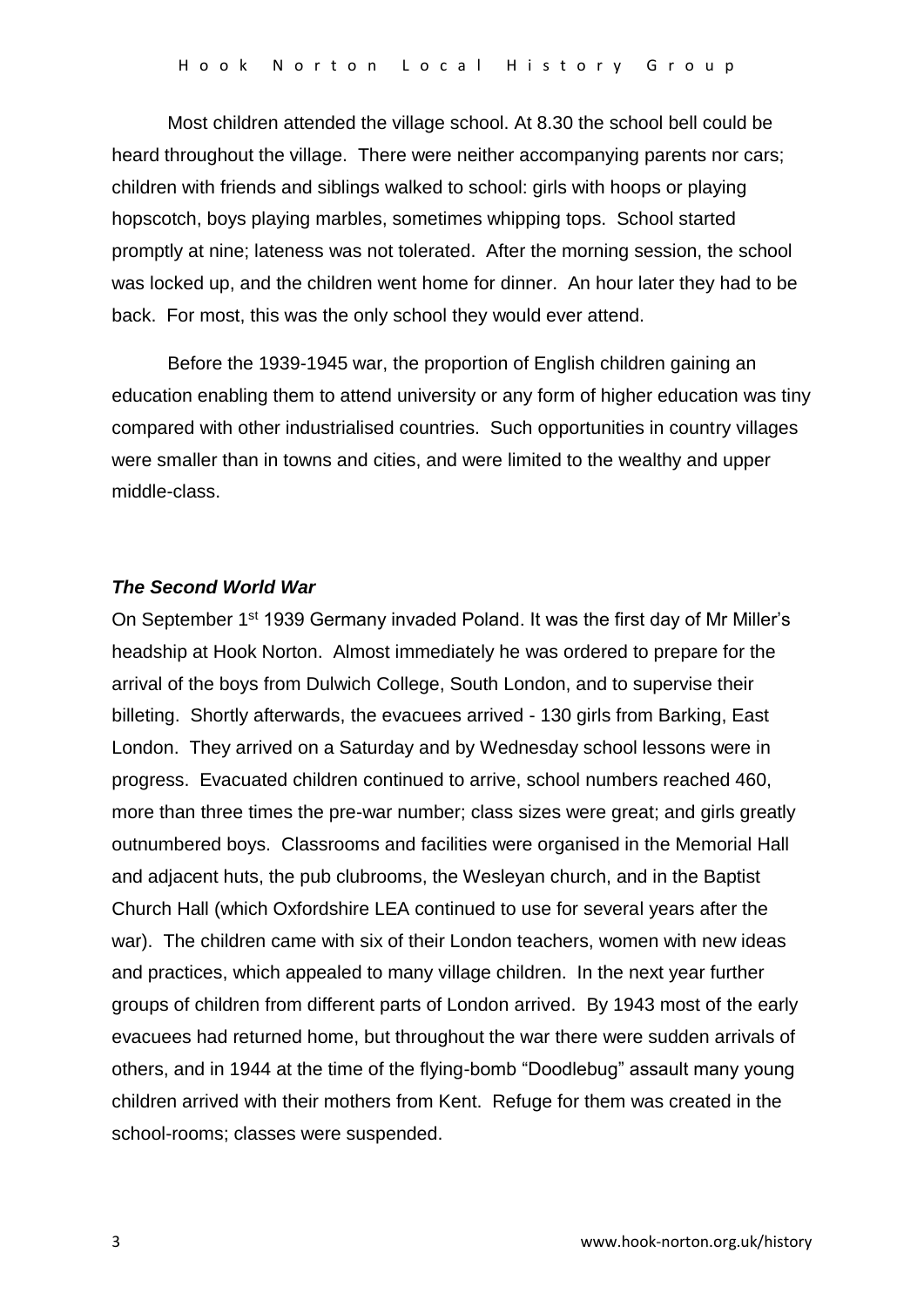

*Photographs from Hooky School Days*

During the war, the infants' section in the annex had 102 children aged from three to six, and two teachers. When the air raid siren sounded the children were out of the building, in outdoor clothing, within two minutes. From the main building, older children ran home, gas-masks dangling. After raid alerts at night, school started an hour later, but many children would be absent.

## *The New Post-war System*

The "Butler" Education Act of 1944 organised schools as *primary or secondary* – no more "elementary". Fees were abolished. It sought post-war opportunities for all children, using a tri-partite system of secondary schools: *Secondary Modern, Technical, and Grammar* Schools. Allocation to these schools was based on an examination: the "eleven-plus".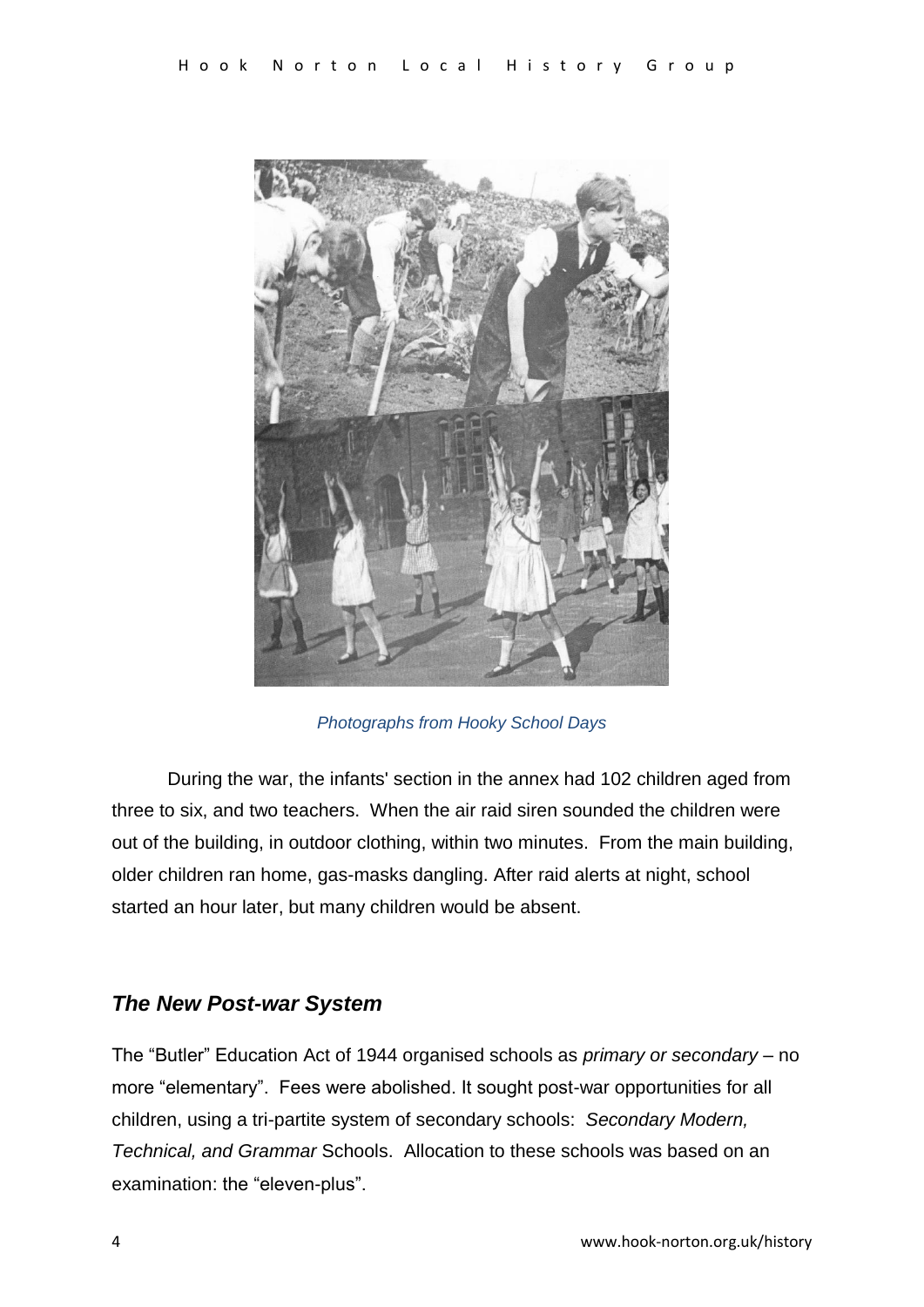#### *Grammar School*

The eleven-plus achieved much of the desired social mobility. For the first time, clever children from poor and less privileged homes could have, at grammar school, a free secondary education of quality rivalling that of expensive prestigious public schools. It enabled them to win scholarships to universities, and to gain senior positions in the professions, government, armed services and institutions. Britain's class-ridden hierarchy was changing: meritocracy was emerging. The two other arms of the tri-partite system were not successful; few good technical schools developed, and many secondary modern schools were seen as inferior or associated with failure. There was concern about the fairness of the eleven- plus exam, particularly since the pass rate to grammar school ranged from 10-45% across different LEAs, depending on the availability of teachers and school buildings.

The local Grammar School for Hook Norton was the former Banbury County School, now renamed *Banbury Grammar School*, and with over 600 pupils. Three to six Hook Norton children gained admission there each year, many during the headship of the outstanding educationalist Harry Judge. The standard of secondary education was high, but it was difficult for village children to participate in extracurricular activities in times of limited public transport and rare car ownership.

#### *Secondary Modern School*

Before the war Oxfordshire had provided little secondary education, so there were many claims for new secondary schools. In 1950 Hook Norton achieved one: a single story *Secondary Modern School* on the south side of The Bourne, now the area of Old School End. It was a large site of nearly four acres, bounded to the east by Watery Lane.

At first it was the smallest Secondary Modern school in Oxfordshire, accommodating between120 and130 pupils. Some went through the school in classes of only 12 to 15 pupils. As it developed, taking children from surrounding villages as distant as Shutford and Great Tew, numbers doubled. It was a HORSA school (Hutted Operation for Raising the School-leaving Age). The buildings used a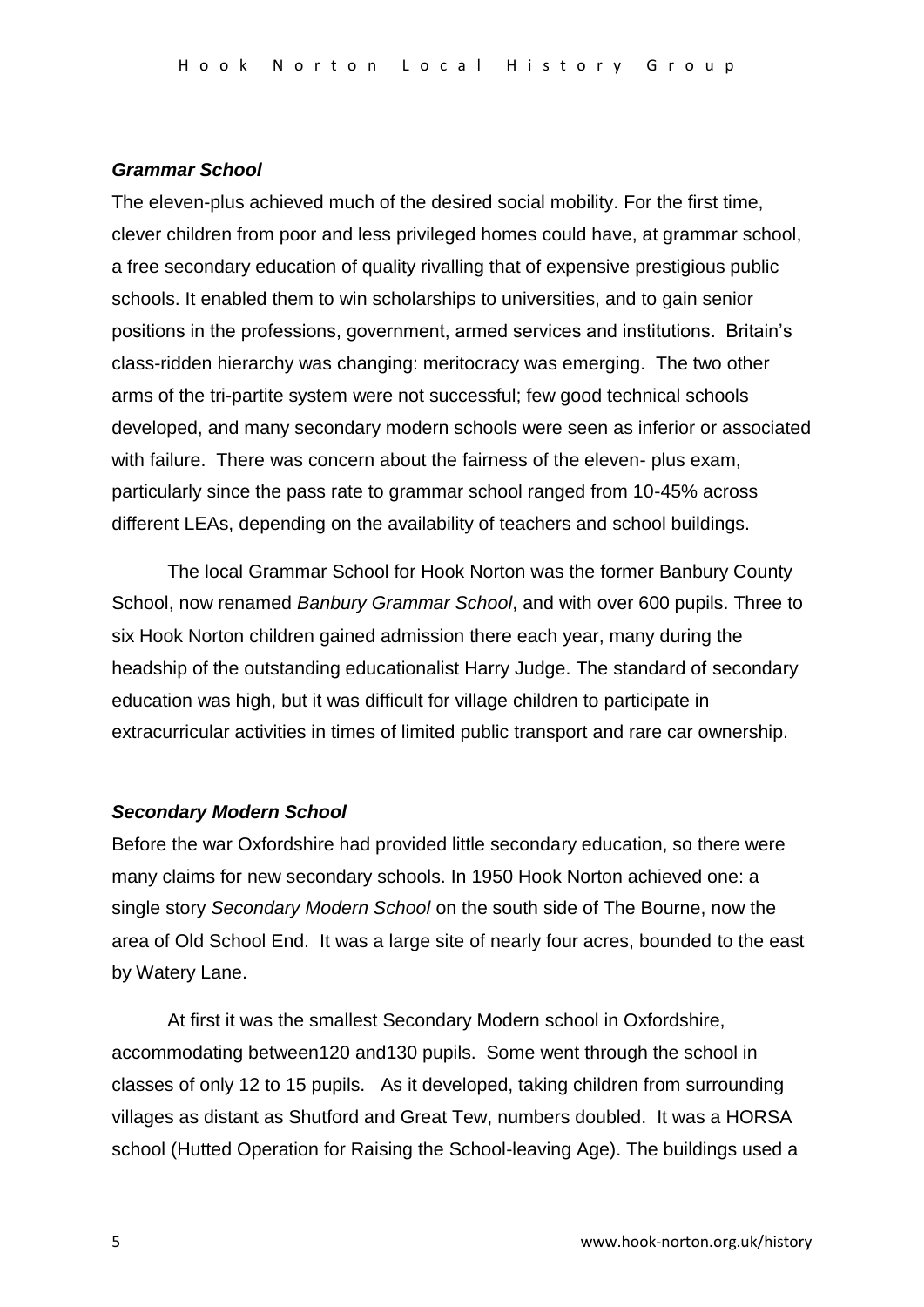

*Hook Norton Secondary Modern School, looking westward along The Bourne.*

Photograph by Packer. Copyright: Oxfordshire County Council Photographic Archive (D243289a)

wartime construction technique of pre-cast concrete frame with a pitched roof. The four huts, around a quadrangle included a hall, six classrooms (later eight), and acanteen; heating came from three coke boilers. As the village had neither sewage system nor mains water, a water tower and septic tank were necessary; the septic tank was pumped out once a week. The staff comprised the new head, Mr Goddard, four female and two male teachers.

 Buildings of the early 1950s rarely achieved popularity or longevity. The school closed twenty-one years later. It had been a school typical of its time; physical punishment had been the norm: boys caned for going into the girls' playground or for lying. Its newness, cleanliness, the school-kitchens and dinners, and the school garden and pond, now the site of D'Oily Close and adjacent bungalows, were appreciated; and the spaciousness envied. But the Secondary Modern vision of broad education free of competitive examination was not sustainable.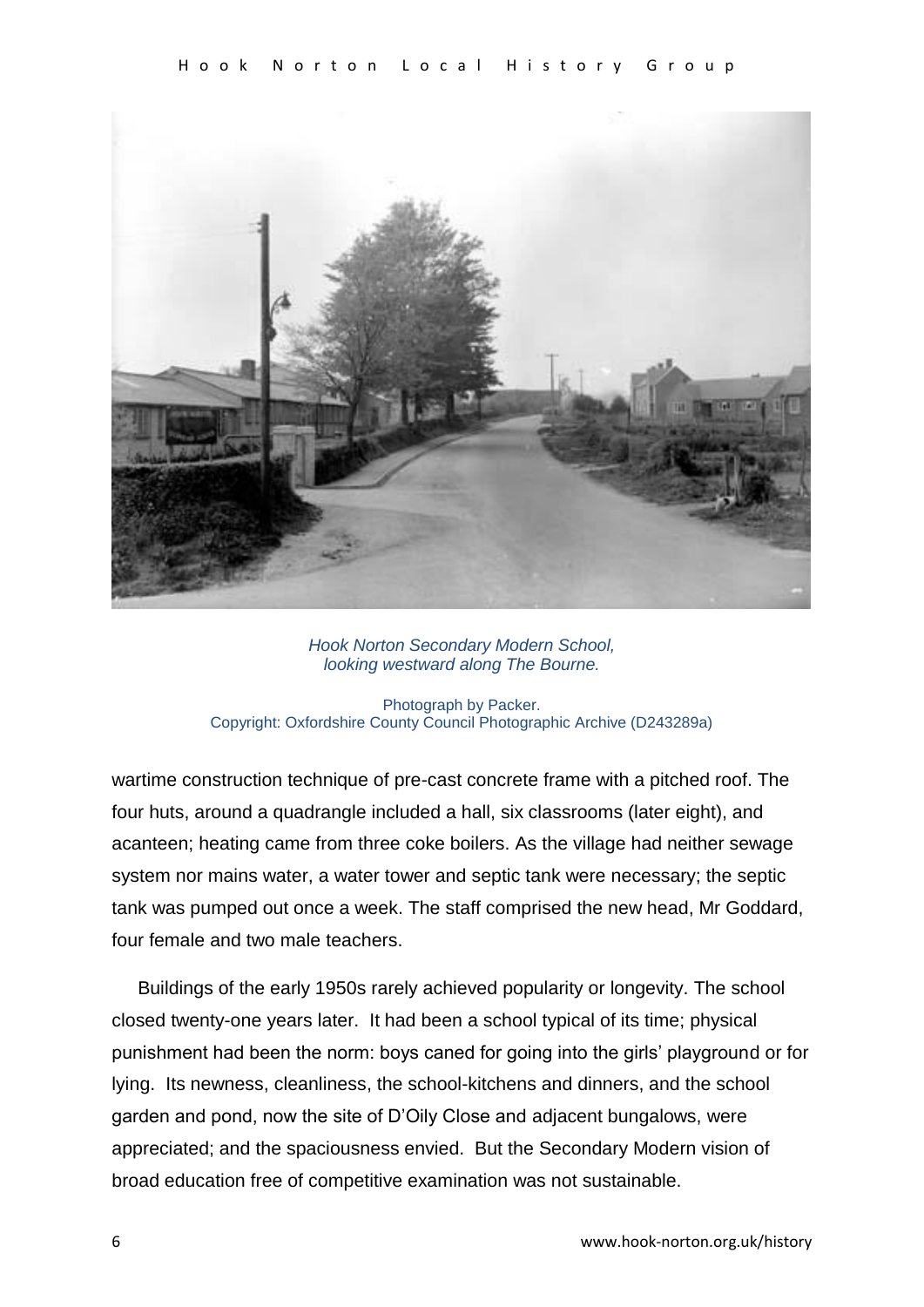

*Hook Norton Secondary Modern School Courtesy: Village Museum and Archive*

### *Comprehensive School*

In 1971 Oxfordshire adopted a system of Comprehensive Schools, which accepted children of all faiths without prior test or assessment of ability. The demise of grammar schools was mourned by the minority who had benefited from their happy combination of privilege and opportunity; but for most children there would be better education. For most grammar schools, the immediate challenge was that of changing from a boys' or girls' school to a mixed school. For Hook Norton's older children it was the end of an age when they could walk to school.

 *Chipping Norton Grammar School* did not have the academic pretensions of Banbury Grammar School, and this enabled it to merge successfully with its Secondary Modern school to become comprehensive. Ambitious and thoughtful planning led to the development of a large attractive campus on the Burford Road, now able to accommodate 1,100 pupils aged between eleven and eighteen.

The school leaving age was raised to 15 in 1947. Though secondary schooling improved greatly after the war, in the 1960s most children still left school at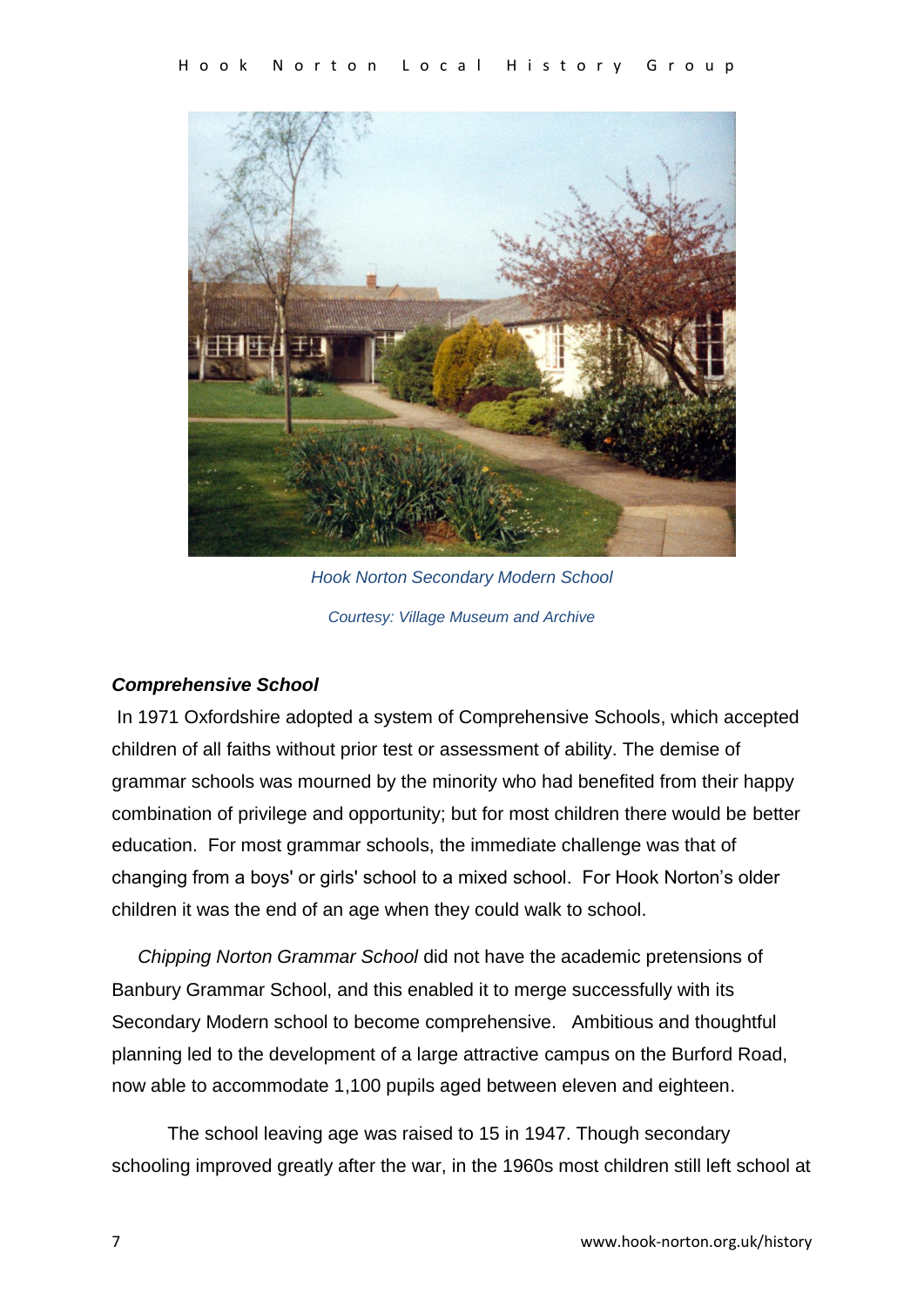the age of 15 to work. Only 12% of 17 year-olds were at school. In 1972 the school leaving age was raised to 16.

### *New Village Primary School*

In 1957 the village school opened an extension on the site of the village playground. That study centre had two rooms for infant classes. School uniform was introduced on an optional basis. In 1971 the school moved from the High Street to the former secondary modern school on The Bourne, with the expectation of moving to a new purpose-built school within a few years. Because the move was to be temporary, very little money was made available for conversion to a primary school; a grant of £50 is remembered. However, government economies, disputes about the most appropriate site - The Bourne or the Sibford Road- and planning and funding delays led to a very long stay.



*The new Hook Norton Primary School, opened 1993*

In 1980 about half the pupils were children of parents who themselves had been brought up in Hook Norton. Numbers increased as schools in neighbouring villages closed. After thirteen years and many battles to secure a new school for thevillage, the Head Teacher, Andrew Bowen, saw the final move to the purposebuilt premises on the Sibford Road in 1993. Throughout its first 140 years there had been 16 head teachers, all of them men. Change lay ahead.

Photograph from school website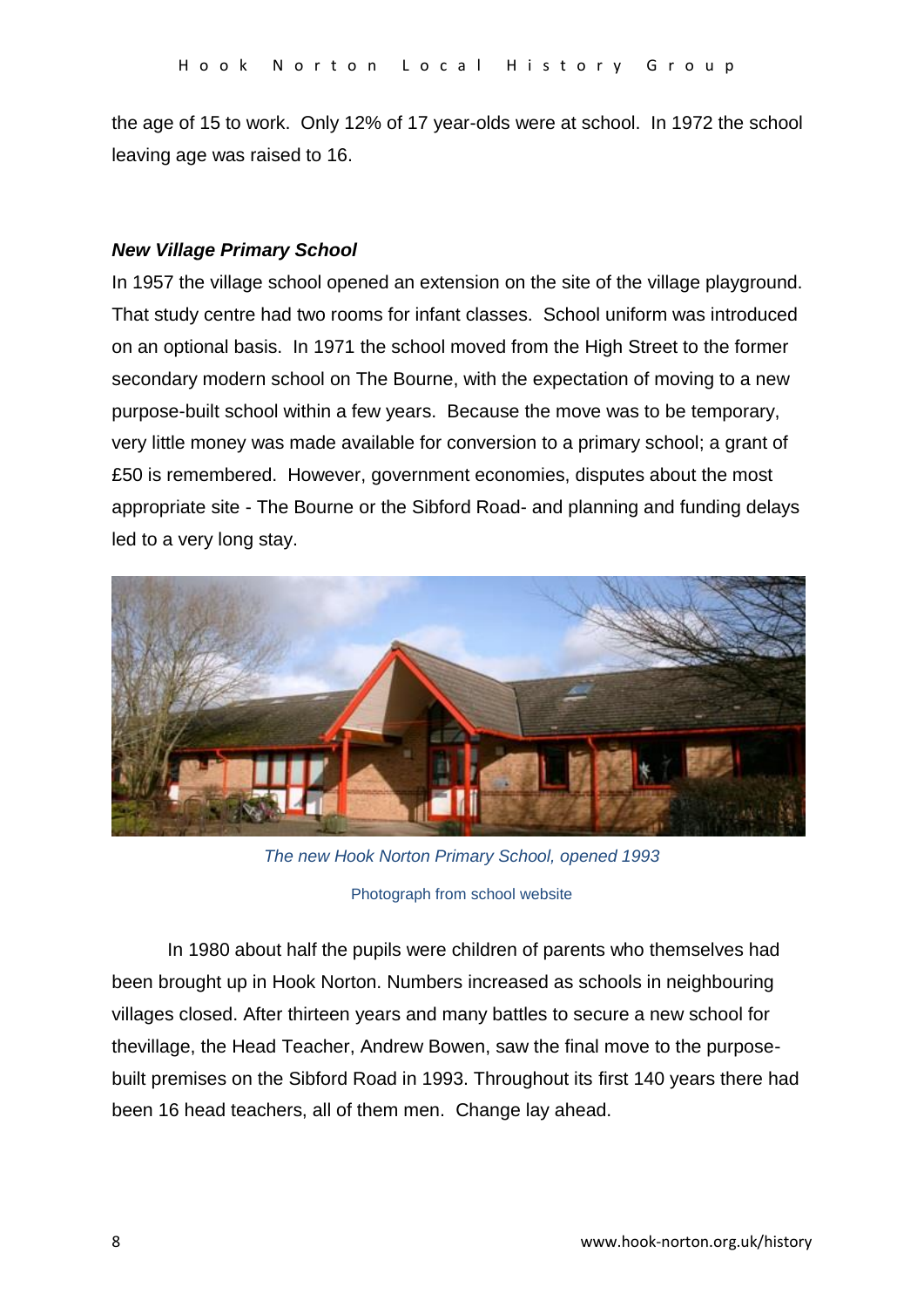

*Hook Norton Primary School* Photograph from school website

Nowadays, children must start school in the academic year in which they reach the age of five; many start earlier. *Hook Norton Church of England Primary School* accepts children aged three to eleven. It has about 220 pupils, including two classes of infants. The staff comprises the Head Teacher, eight teachers and many support staff. It is a voluntary controlled C of E school, which means that the Education Authority provides staff and funding, and though Christianity is the ethos, religious education includes that of other faiths. The Church nominates two of the governors. Unlike Victorian times, the Rector is not *ex-officio* Chairman of Governors; he does conduct one school assembly each week. The school catchment area is Hook Norton, Wigginton, Swerford and Milcombe. It is one of ten feeder schools for *Chipping Norton School*, to which most of the older children proceed and, since 2013, they have to stay at school or be in some form of formal training until they are17.

#### *Fee-paying Schools*

Throughout England, opting out of local LEA education is becoming less common, particularly for young children. Eighty years ago children of the vicar or the doctor would have a governess or go to private school, often as a boarder; few would attend the village school. At secondary school level substantial numbers still opt out, attending private schools and public (boarding) schools; but the main change has been the trend to attend such boarding schools as day or weekly pupils. Some local